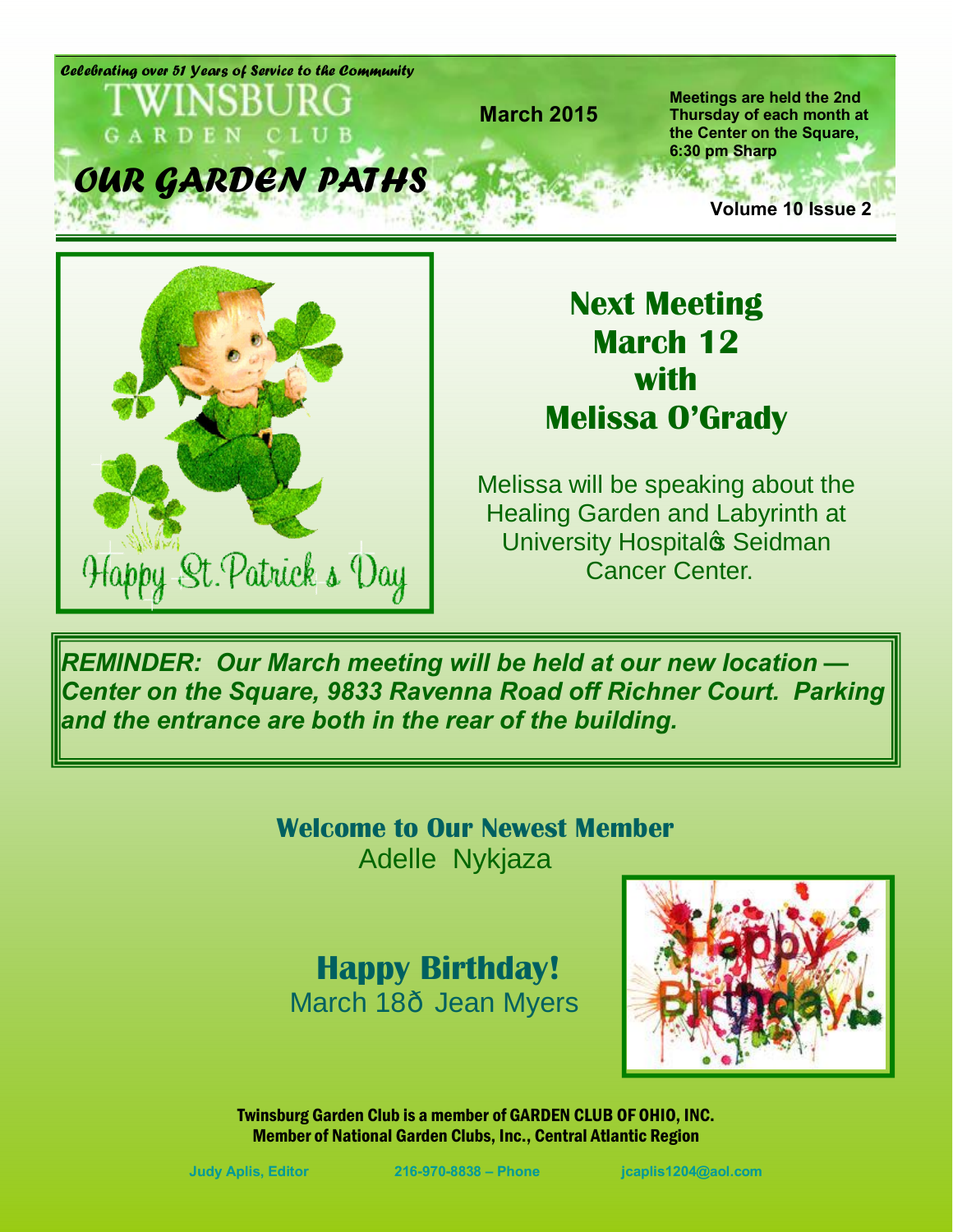## February Meeting Notes

#### **New Ideas:**

Sue shared ideas for how the TGC can contribute to impact the seniors. Marlene suggested we have a Front Door Contest with a simple award

### **Scrapbook:**

Ada has updated the scrapbook and it was passed around for all to see.

### **Cost of Freedom Event:**

The Cost of Freedom tribute was discussed. The event will be held from July 1 $-5$ . The exhibit is open 24 hours. Volunteers are needed for setup and teardown. Anyone interested in participating should contact Virginia Schmidt, Sue Davis or Karen Fullerman. Sue decided on having plant inserts for the display planters and later selling the plants and donating the money back to the V.F.W.

#### **Next Meeting:**

Our next meeting in March will be held at the new location on Richner Court Road. Our club materials will be moved from the Community Center to the new location.

#### **New Project:**

A new project was introduced by Karen Fullerman to help the Cosmos and Damian Food Pantry throughout the entire year. It supports local residents in Twinsburg and Reminderville. Donations can be brought to the Church or to our meetings.

### **Flower Show:**

The Flower Shows theme this year will be %Garden Party.+ Details will follow at future meetings. The June meeting will be on design for the flower show.

#### **Field Trips:**

Kaye discussed plans for field trips and a list was passed around for anyone who is interested in signing up.

#### **Seeds of Friendship:**

The Seeds of Friendship program was explained by Karen Fullerman.

**Hostesses:** Judy Frohman and Marie Pillar

**Program: Presented by Twinsburg Naturalist Stanley Stine.** 





*Photos by Victoria Fliegel*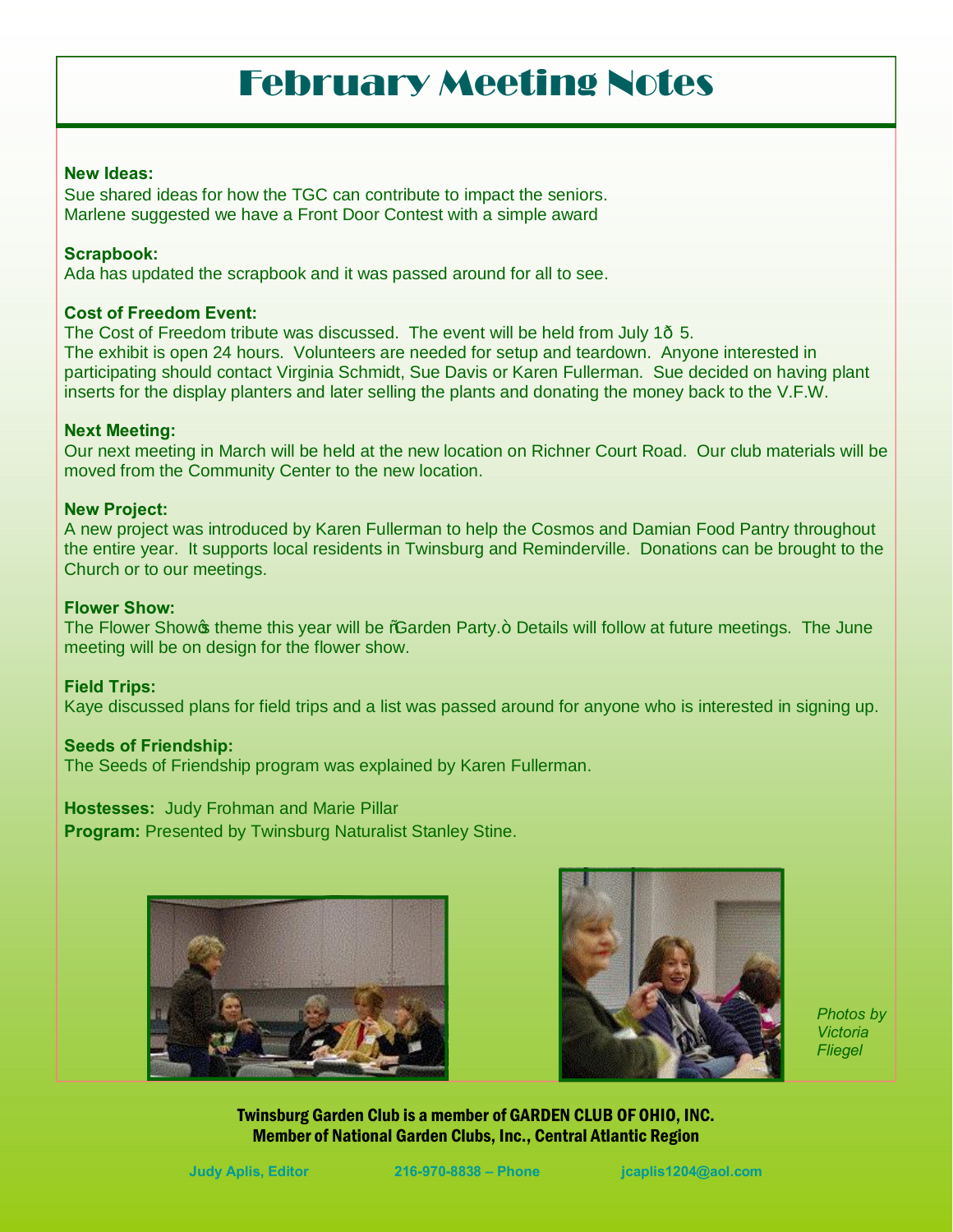## Upcoming Events

### **Garden Club of Ohio State Convention March 31 - April 1, 2015**

### **Deer Creek State Park and Convention Center (One half hour south of Columbus)**

All TGC members are also members of the Ohio State Garden Club. Our club will be applying for several awards at this event. Last year we won an award for the most outstanding yearbook and a first place for our Blue Star Marker. This year we should again win several awards and hopefully an award for Outstanding Garden Club in the state award category. There will also be a Standard Flower Show. We have not received lodging information yet.

**~ ~ ~**

**Perkins Garden Wildflower Rescue Workshop: Green Guardians Needed Cleveland Museum of Natural History March 25, 2015 6 to 8 pm**

**Registration for workshop at:** *https://www.cmnh.org/event?id=8212*

**Instructors: Judy Semroc, Stanley Stine, Garrett Ormiston and Renee Boronka**

In just a few short months, all of the plants in the Perkins Wildlife Center and Woods Garden must be moved to temporary homes to make way for museum renovations. The museum is seeking gardeners willing to adopt a portion of their plants and care for them over a two-year period. They of reclaim the plants for the new garden site scheduled to be ready in spring 2017. Anyone interested in adopting plants is asked to attend the Perkins Garden Wildflower Rescue Workshop for details. Snacks and refreshments will be served.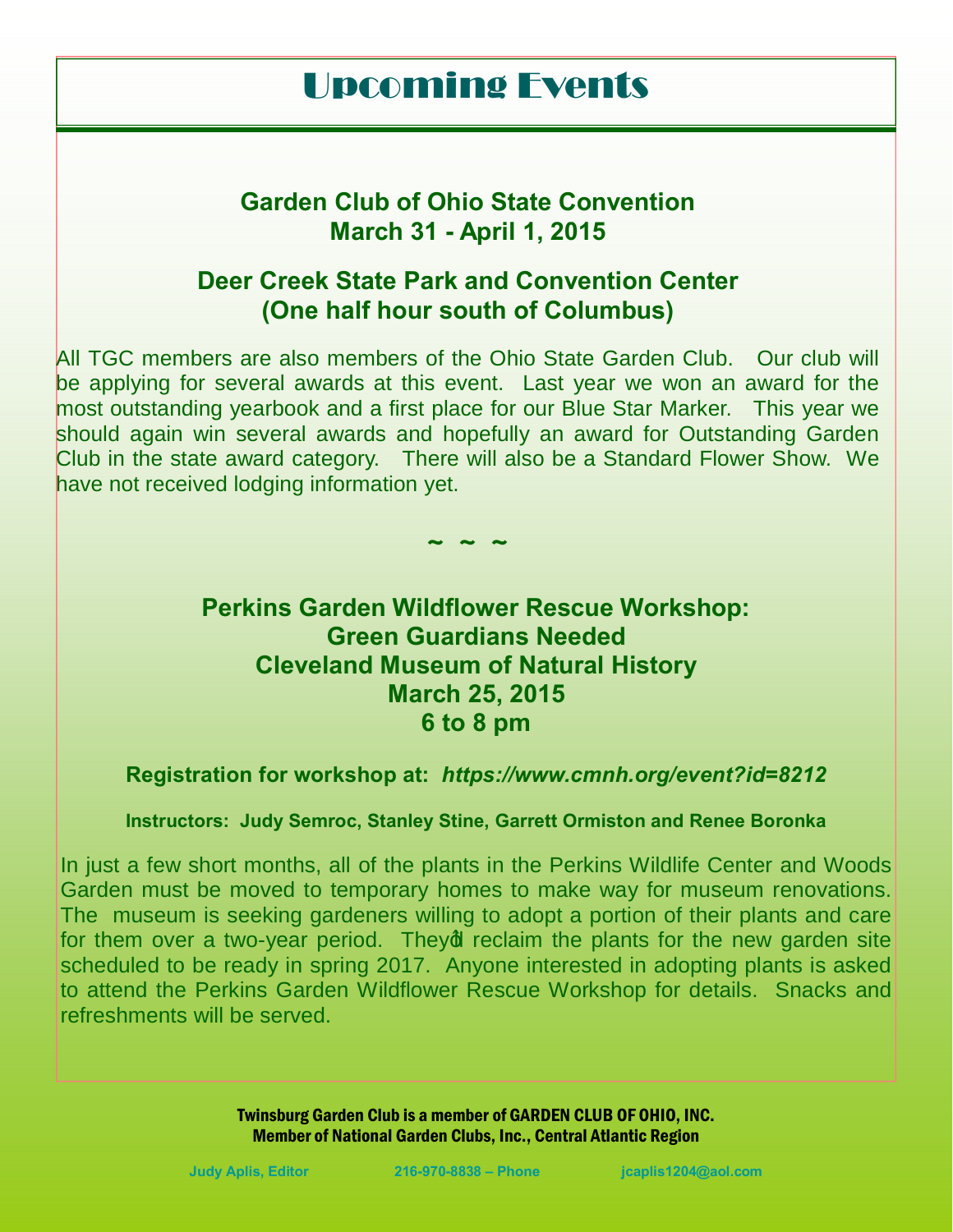## Herbal Bath Salt

A long soak in the tub is a nice treat after working outdoors. It  $\infty$ even better with homemade bath salts made with herbs harvested from the garden.

### **Materials**

- · 1 cup fine sea salt
- $\frac{1}{4}$  cup coarse sea salt
- · ¼ cup dried herbs (lavender, mint, and lemon balm are good choices)
- · ¼ cup baking soda

### **Directions**

- 1. Combine the first three ingredients in a food processor and blend until the mixture is powdery, about one minute will do.
- 2. Pour the mixture into a bowl and add 1/4 cup baking soda. Whisk to combine all the ingredients.
- 3. Transfer the bath blend to an airtight container and store in a cool, dry place. Enjoy!



Twinsburg Garden Club is a member of GARDEN CLUB OF OHIO, INC. Member of National Garden Clubs, Inc., Central Atlantic Region



### *Karen Fullerman*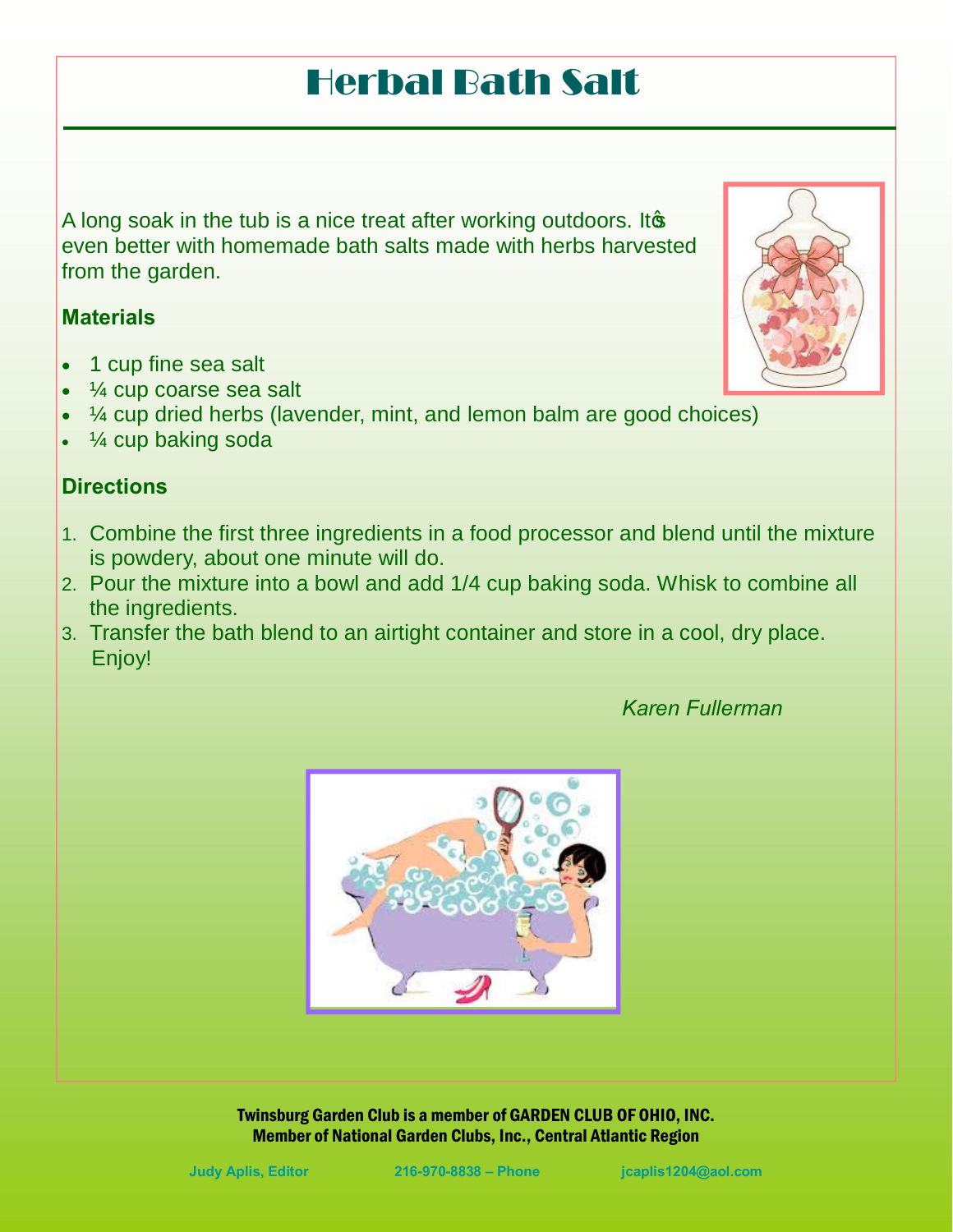## Garden Word Power

The English language can be very confusing. It often difficult to figure out the pronunciation of a word or try to find the best word to describe how something looks or is used. There may be several words that seem to have the same meaning, but which one is the best to use? Check out the following to see which word best describes the structure in your backyard.



- **1. Trellis** a structure of crisscross slats on which vines or flowers may climb.
- **2. Espalier—**a trellis that is often set against a flat wall.
- **3. Arbor**—makes an arch of that trellis.
- **4. Pergola** puts the trellis above a frame made of posts.
- **5. Gazebo** you have this if the structure **s** roof is solid.
- **6. Belvedere** this is what you have if the gazebo is high on a hill, ito Italian for beautiful view.

*Karen Fullerman*

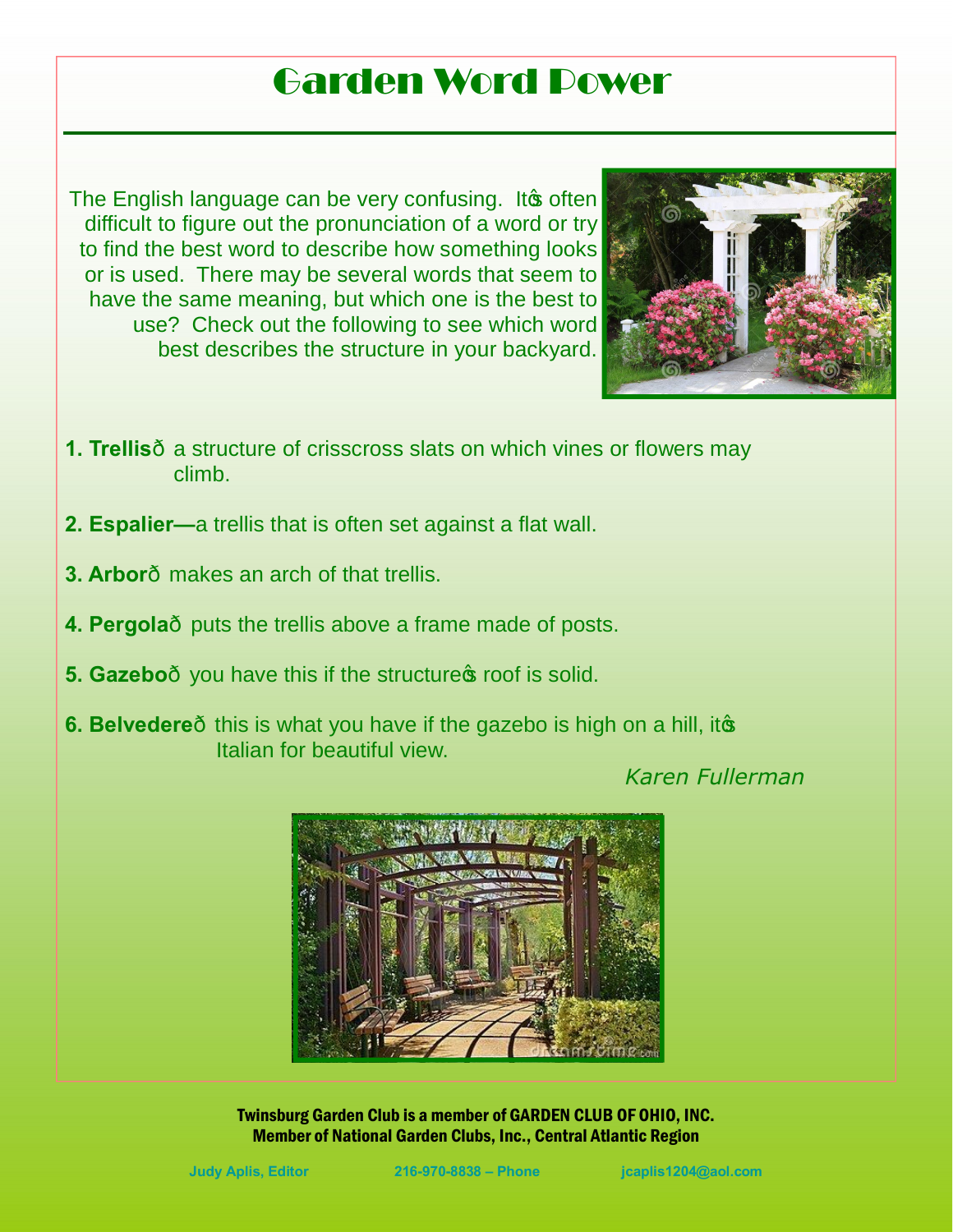## Your Dues

Have you wondered how the \$20.00 you pay each year for dues is spent? Here is a breakdown of how it is used.

The Twinsburg Garden Club is a part of the Garden Club of Ohior Akron District to which \$5.00 of your dues is paid. GCO is also affiliated with National Garden Clubs, Inc. *Garden Greetings* magazine, which you receive three to four times per year, is published by GCO. GCO also recognizes member clubs for their efforts in activities like community projects, outstanding yearbook, holiday projects, flower shows, community enrichment, etc. TGC is proud to have received many awards over the years. GCO<sub></sub> annual convention is held each spring, and there are also two district meetings each year. District meetings include a luncheon and design program. Any TGC member may attend the district meetings or the convention.

TGC also pays \$3.00 of your dues to and is associated with The Garden Forum of Greater Akron. Forum is a group of garden clubs in Akron, Cuyahoga Falls, and the rest of Summit County. Monthly meetings are usually held on the second Thursday of the month (same as TGC meetings) at 10:00am at Stan Hywet Carriage House. Meeting topics include environmental issues, cooking with vegetables, birds, and hands on projects. There also is normally a bus trip in the summer. The holiday luncheon features a photo contest and design program. All TGC members are welcome to attend Forum programs.

The balance of your dues goes into our clubos general fund to pay for monthly speakers/programs, printing of the yearbook, and miscellaneous small expenses during the year. Fundraisers like our annual Plant Sale help to fund our Scholarship Program as well as other projects and donation that fit in with the club<sup>s</sup> mission and goals.

*Virginia Schmidt*